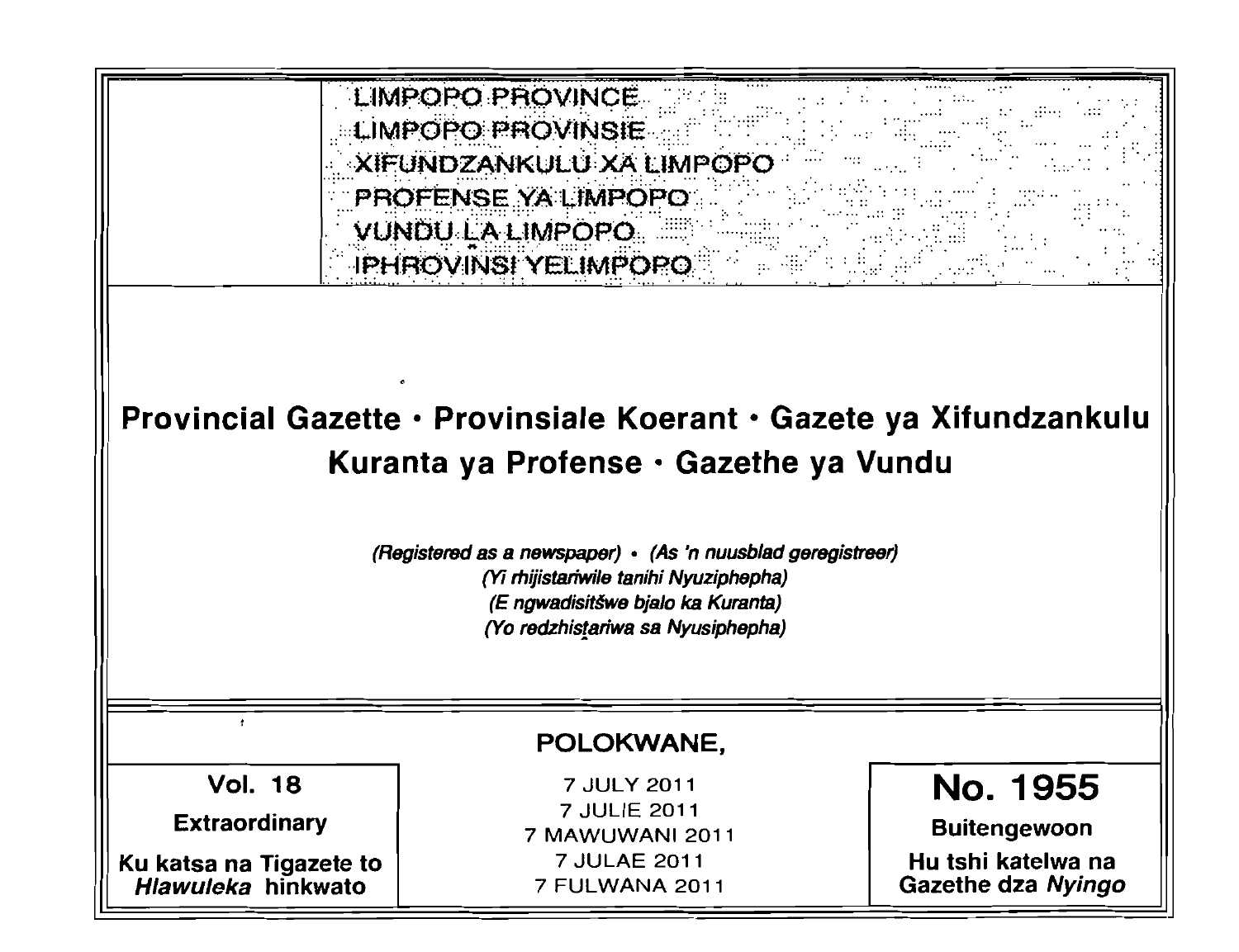#### IMPORTANT NOTICE

The Government Printing Works will not be held responsible for faxed documents not received due to errors on the fax machine or faxes received which are unclear or incomplete. Please be advised that an "OK" slip, received from a fax machine, will not be accepted as proof that documents were received by the GPW for printing. If documents are faxed to the GPW it will be the sender's responsibility to phone and confirm that the documents were received in good order.

Furthermore the Government Printing Works will also not be held responsible for cancellations and amendments which have not been done on original documents received from clients.

## **CONTENTS • INHOUD**

| No. |                                                     | Page<br>No. | Gazette<br>No. |
|-----|-----------------------------------------------------|-------------|----------------|
|     | <b>PROVINCIAL NOTICE · PROVINSIALE KENNISGEWING</b> |             |                |
|     |                                                     |             | 1955           |
|     |                                                     |             | 1955           |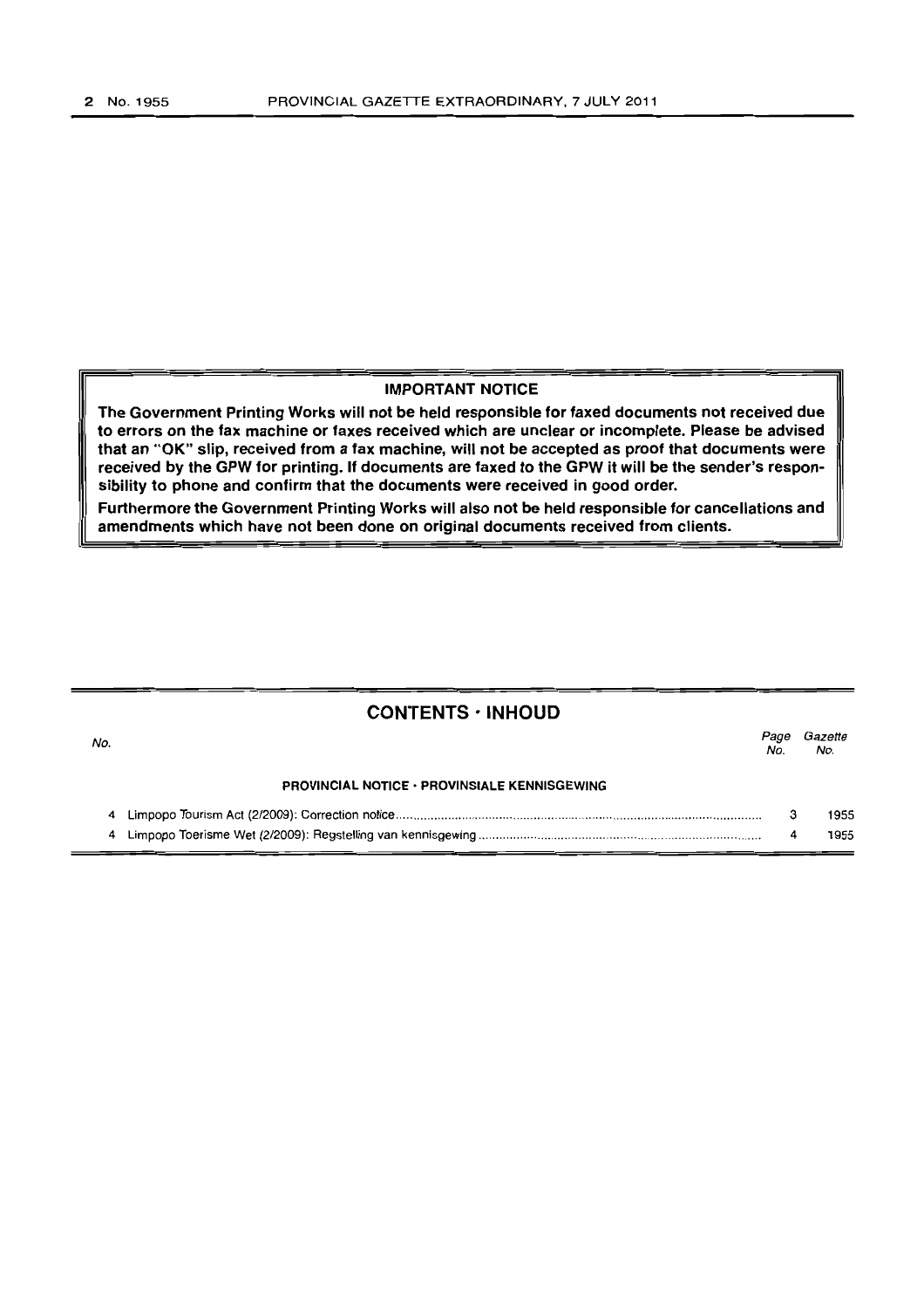## **PROVINCIAL NOTICE • PROVINSIALE KENNISGEWING**

**No.4** 

**7 July 2011** 

### **CORRECTION NOTICE**

#### **LIMPOPO PROVINCIAL ADMINISTRATION**

## **DEPARTMENT OF ECONOMIC DEVELOPMENT, ENVIRONMENT AND TOURISM**

#### **LIMPOPO TOURISM ACT, 2009 (ACT NO.2 OF 2009)**

Notice is hereby given that the page containing the Title and Act number was erroneously omitted when Notice 1882 of 2010 was published in Limpopo Provincial Gazette No.1882 on 24 December 2010. The said page is published herewith, to be read as page 1A of the said Notice.

**DEPARTMENT OF ECONOMIC DEVELOPMENT**  ENVIRONMENT AND TOURISM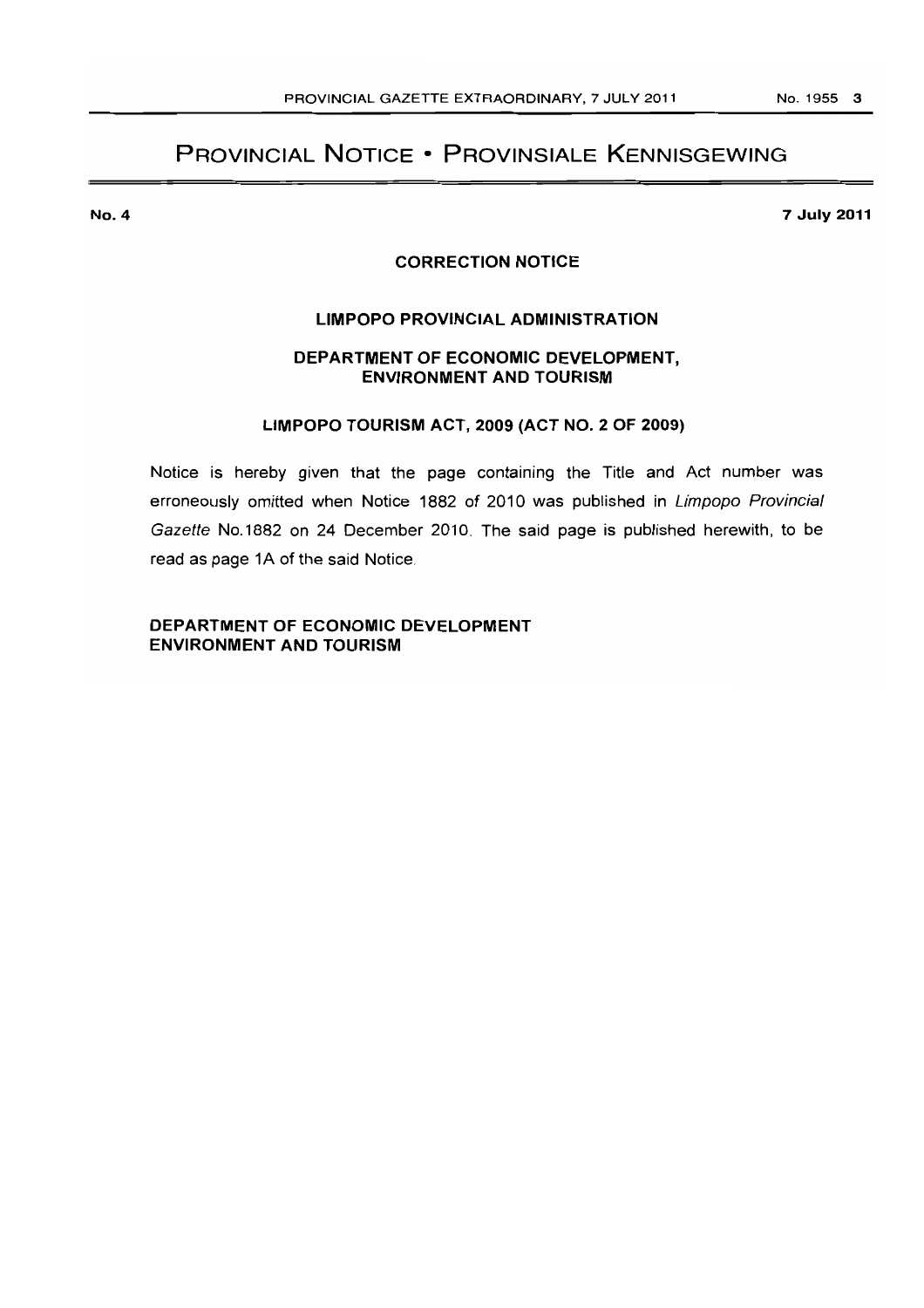No.4

7 Julie 2011

# REGSTELLING VAN KENNISGEWING LIMPOPO PROVINSIALE ADMINISTRASIE DEPARTMENT VAN EKONOMIESE ONTWIKKELING OMGEWJNG EN TOERJSME LIMPOPO TOERISME WET, 2009 (WET NR. 2 VAN 2009)

Kennis word hierby gegee dat die bladsy wat die Titel en Wet nommer bevat foutiewelik weggelaat is toe Kennisgewing 1882 van 2010 in die Limpopo Provinsiale Staatskoerant Nr. 1882 op 24 Desember 2010 gepubliseer was. Hierdie genoemde bladsy is hiermee gepubliseer, am gelees te word as bladsy 1A van die genoemde Kennisgewing.

## OEPARTEMENT VAN EKONOMIESE ONTWIKKELING OMGEWING EN TOERISME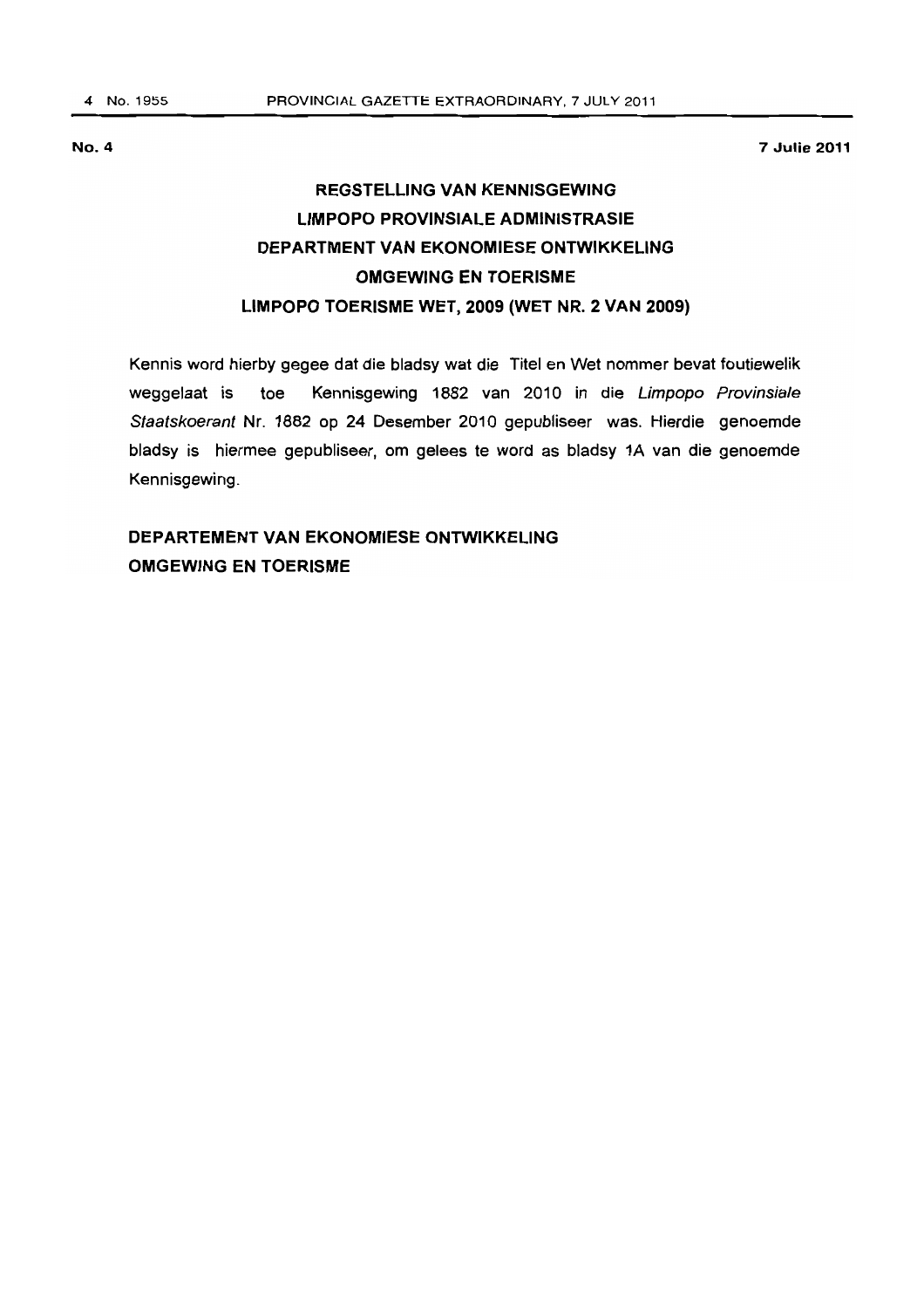#### 7 July 2011

## TSEBISO VA PHOSOllO

#### TAOlO VA PROFENSE VA LIMPOPO

## KGORO VA KAGO VA EKONOMI, TIKOlOGO lE BOETI

## MOlAO WA BOETI WA LIMPOPO, 2009 (MOlAO 2 WA 2009)

Tsebišo e dirwa mo gore letlakala la ka moo go lego Hlogo le Molao le tshetšwe ka phoso ge Tsebiso ya 1882 ya 2010 e be e phatlalatswa ka go Kuranta ya Mmuso wa Profense ya Limpopo ka la 24 Desemere 2010. Letlakala leo go bolelwago ka lona Ie fa go phatlalatšwa, go balwa bjalo ka 1A ya Tsebišo yeo e bolelwago.

KGORO YA KAGO VA EKONOMI, TIKOlOGO lE BOETI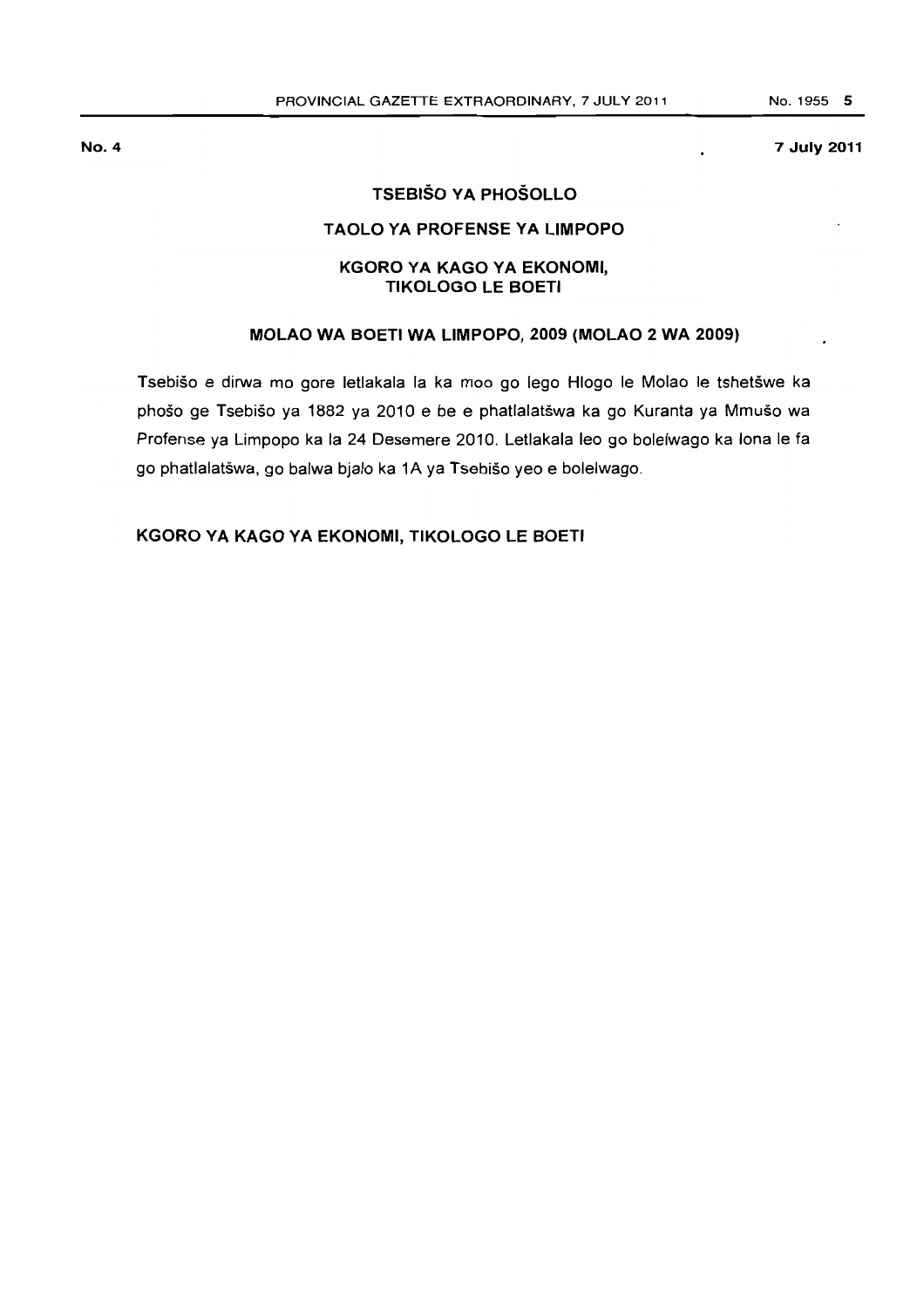**7 July 2011** 

#### **ISAZISO ESILUNGISAKO**

### **UMBUSO WEPHROVINSI YELIMPOPO**

#### **UMNYANGO WOKUTHUTHUKISWA KWEZOMNOTHO, IBHODULUKO NEZAMAVAKATJHO**

## **UMTHETHO WEZAMAVAKATJHO WELIMPOPO, KA-2009 (UMTHETHO NOMBORO 2 KA-2009)**

Ngalokhu naziswa bonyana ikhasi elimumethe inomboro yesiHloko nomThetho leqiwa ngephoso lokha nakukhutjhwa isAziso 1882 saka-2010 eGazedeni Nomboro 1882 yePhrovinsi yeLimpopo yamhlazi-24 kuNobayeni 2010. Ngalokhu ikhasi ekukhulunywa ngalweli likhutjhelwa bonyana lifundwe njengekhasi 1A lesAziso ekukhulunywa ngaso.

### **UMNYANGO WOKUTHUTHUKISWA KWEZOMNOTHO, IBHODULUKO NEZAMAVAKAT JHO**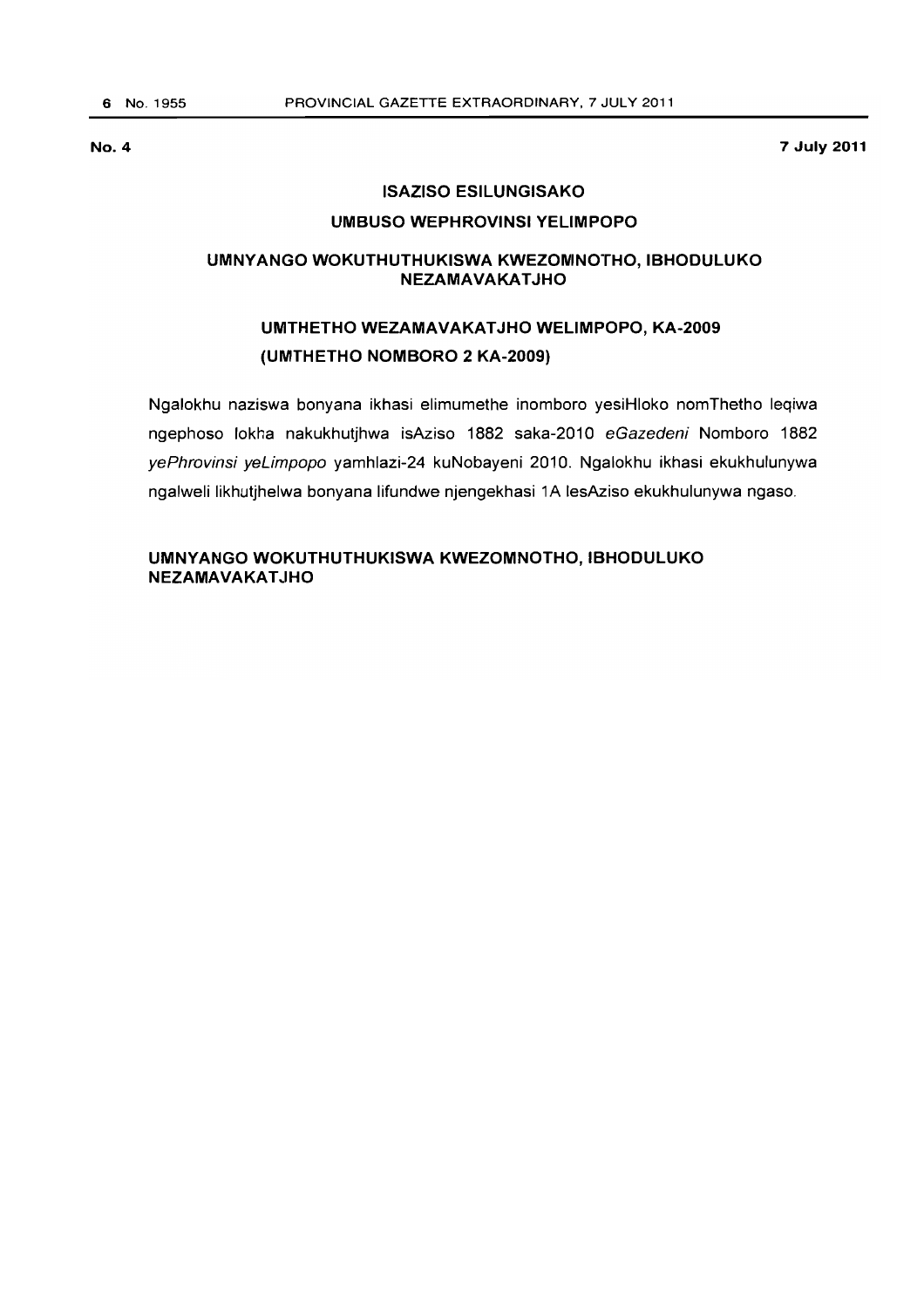#### No.4

7 July 2011

## NDULAMISO YA NDIVHADZO NDAULO YA VUNDU LA LIMPOPO

### MUHASHO WA MVELEDZISO YA IKONOMI, MUPO NA VHUENDELAMASHANGO

### MULA YO WA VHUENDELAMASHANGO, 2009 (MULA YO NO.2 WA 2009)

Afha hu khou divhadzwa uri siatari Ii re na nomboro ya Dzina na Mulayo zwo pfukwa nga khakho musi Ndivhadzo 1882 ya 2010 i tshi gandiswa kha Gazete ya Vundu la Limpopo No. 1882 nga la 24 Nyendavhusiku 2010. Siatari 10 bulwaho Ii do gandiswa khathihi na Ndivhadzo iyi, u itela uri i vhalwe sa siatari 1A ya Ndivhadzo yo bulwaho afho.

## MUHASHO WA MVELEDZISO YA IKONOMI MUPO NA VHUENDELAMASHANGO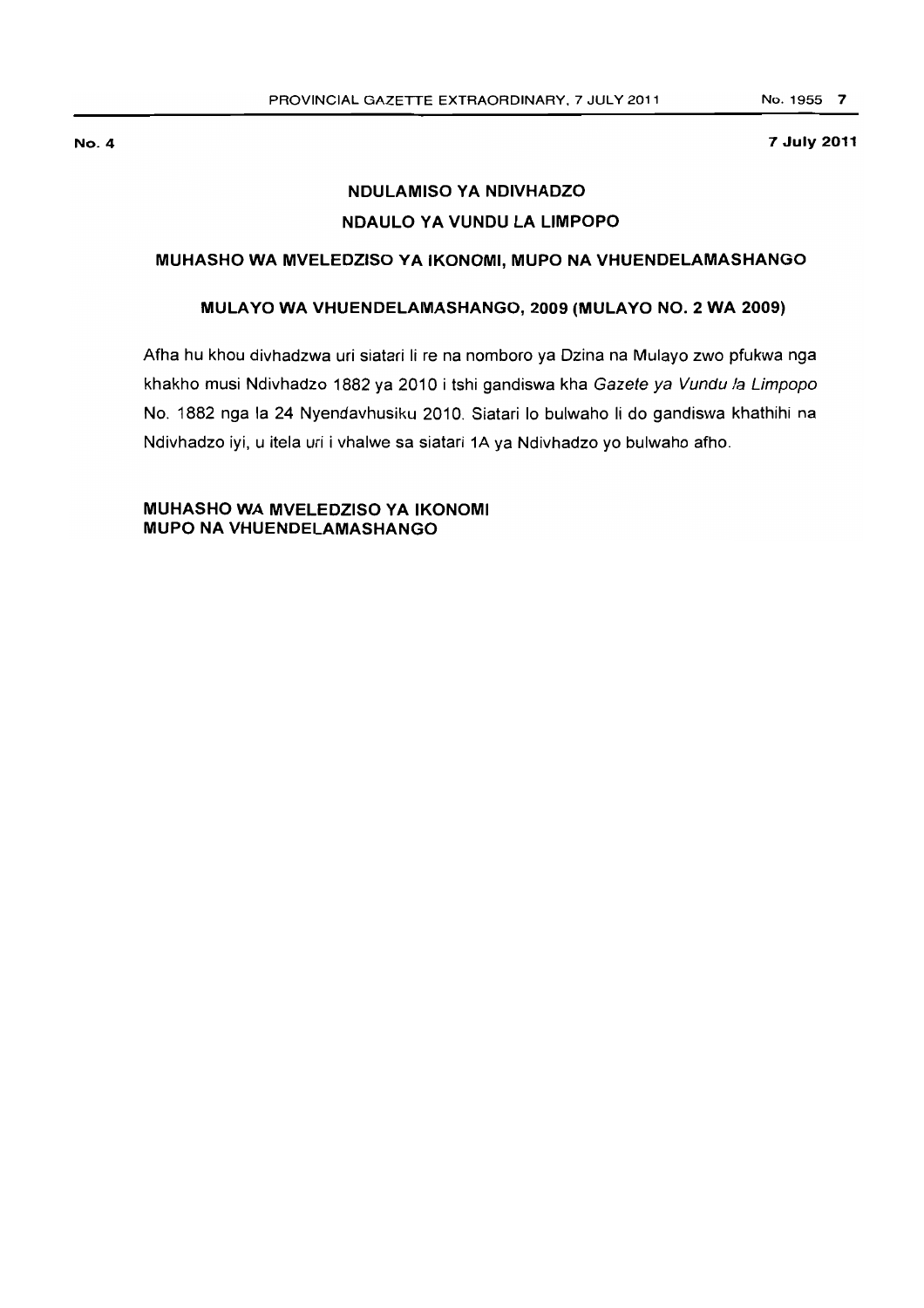**7 July 2011** 

# **XITIVISO XA NDZULAMISO VUFAMBISI BYA XIFUNDZANKULU XA LIMPOPO NDZAWULO YA NHLUVUKISO WA IKHONOMI, MBANGU NA VUMPFHUMBA NAWU WA VUMPFHUMBA WA LIMPOPO (NAWU WA NO.2 WA 2009)**

Ku endliwa xitiviso xa leswaku pheji leyi yi nga ni Nhlokomhaka na nomboro ya Nawu a yi hundziwile hi xihoxo loko Xitiviso xa 1882 xa 2010 xi humesiwa eka Gazete ya Xifundzankulu xa Limpopo xa No. 1882 hi 24 N'wendzamhala 2010. Pheji leyi yi humesiwile kwala, yi ta hlayeka tani hi pheji ya 1A ya Xitiviso lexi vuriweke.

#### **NDZAWULO YA IKHONOMI, MBANGU NA VUMPFHUMBA**